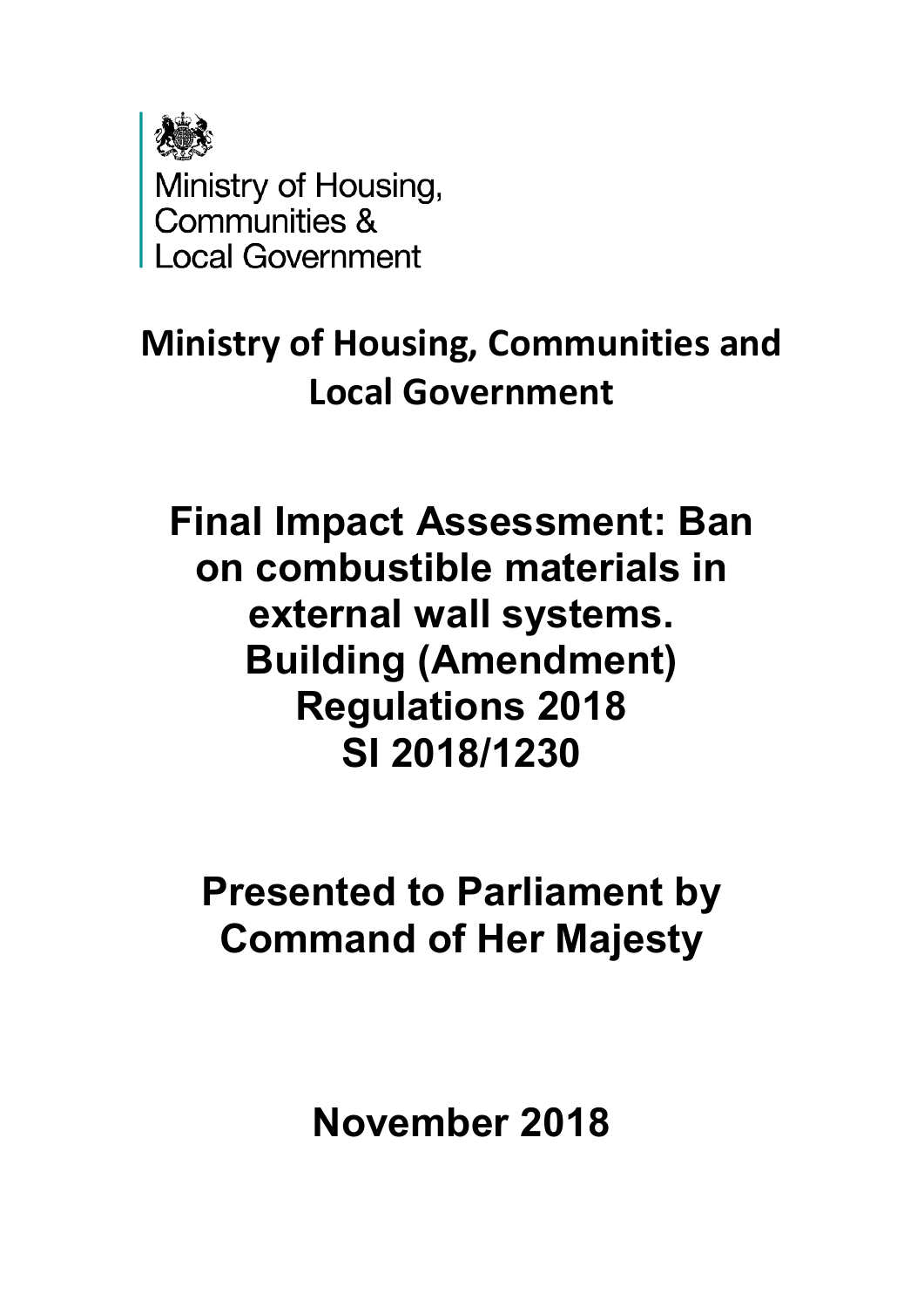# **Impact Assessment: Ban on combustible materials in external wall systems**

## 1.1. Summary

- 1.2. This analysis assesses the impact of a proposed ban on the use of combustible materials in external wall systems and balconies. This will only allow materials that are A2-s1, d0 rated and above under the European classification system set out in the standard BS EN 13501-1 subject to exemptions. The analysis compares the ban against a 'Do nothing' option of no change to the Building Regulations.
- 1.3. The change should make it easier to comply with the relevant Building Regulations' requirements by making the routes to compliance clearer. The analysis concludes that there will be a one-off transition cost as the industry familiarises itself with the changes of £0.5m. The equivalent annual direct cost to developers and owners is estimated to be £24.9m-£33.7m (central £29.3m $)^1$ .
- 1.4. Problem under consideration, policy options and objective
- 1.5. The objective of the policy option is to provide certainty about materials to be used in external wall systems of buildings within scope of the ban. Since the Grenfell fire there has been much debate about compliance and interpretation of provisions in the Building Regulations' guidance relating to the requirement for external walls on buildings to adequately resist the spread of fire. Concerns have been raised about the robustness of the BS8414 test which can be used as a method of demonstrating compliance with this requirement. Dame Judith Hackitt's independent report into building regulations and fire safety<sup>[2](#page-1-1)</sup> indicated that when choosing between products that are non combustible or of limited combustibility and products undergoing full-scale system tests, the lower risk option is to use products that are non combustible or of limited combustibility.
- 1.6. Following the consultation, the government has announced that the ban on combustible materials will apply to buildings with a storey over 18 metres high which contain a flat. Student accommodation, registered care premises, hospitals and dormitories in boarding schools all over 18m will also be covered by the ban. The ban will apply to new buildings or when there are

<span id="page-1-0"></span><sup>&</sup>lt;sup>1</sup> See annex for methodology

<span id="page-1-1"></span><sup>2</sup> https://www.gov.uk/government/collections/independent-review-of-building-regulations-and-firesafety-hackitt-review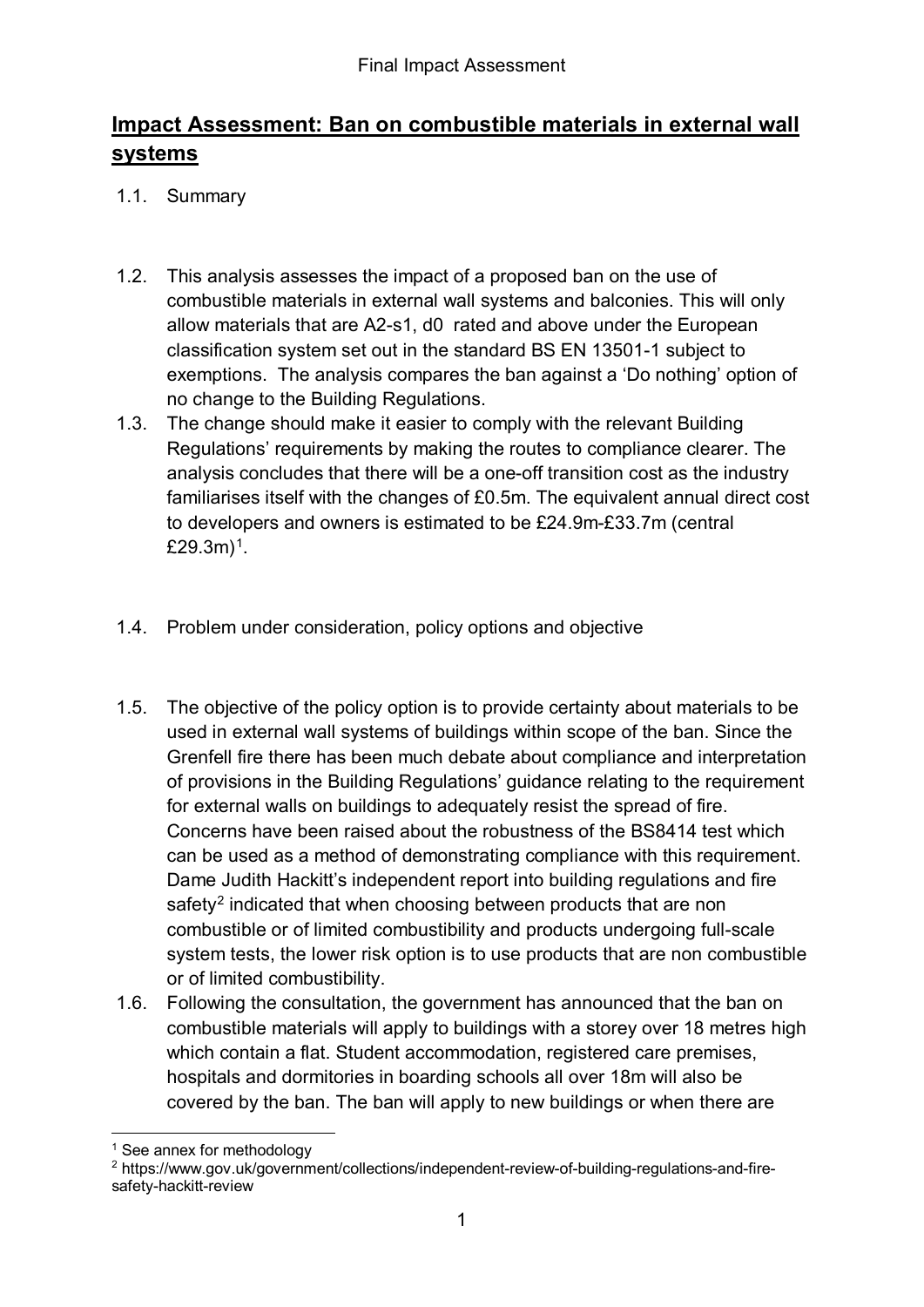material changes of use or material alterations to the building, as defined in the Building Regulations. All elements of the external wall will be covered by the ban; including specified attachments such as balconies, solar panels and sun shadings, with exemptions for certain components (see below).

# **Option One – Do nothing**

1.7. Under this option there would be no change to Building Regulations and there would be no prescriptive ban on the use of combustible materials in external wall systems. For this option, the undertaking of BS8414 tests and assessments in lieu of tests would still be a permitted route to demonstrate compliance of a cladding system with the Regulations.

## **Option Two – Ban combustible material in external wall systems of the buildings in scope. Preferred option.**

- 1.8. In this option, changes would be made to Building Regulations which would ban the use of combustible materials in external wall systems and balconies. This analysis assumes that blocks of flats, student accommodation, registered care premises, hospitals and dormitories in boarding schools (all over 18m) are in scope for the ban. This option would require that materials in external wall systems and balconies have a minimum performance of class A2-s1, d0 or A1 under the relevant European classification system set out in BS EN 13501-1. This analysis assumes that some key materials which are unable to meet the requirement are exempted. A full table of exemptions is included in the Annex.
- 1.9. Costs and Benefits of each option
- 1.10. MHCLG has worked with consultants<sup>[3](#page-2-0)</sup> to estimate the costs to developers or building owners of both options.
- 1.11. Costs Option One: Do Nothing
- 1.12. The costs of option 1 reflect the total cost of the construction industry continuing to use a mixture of A1, A2**-**s1, d0 and non-A classified materials in construction projects relating to cladding and balconies. Over 10 years, the present value of discounted costs is estimated to total £10.3bn-£14.3bn.

<span id="page-2-0"></span> <sup>3</sup> Adroit Economics Consortium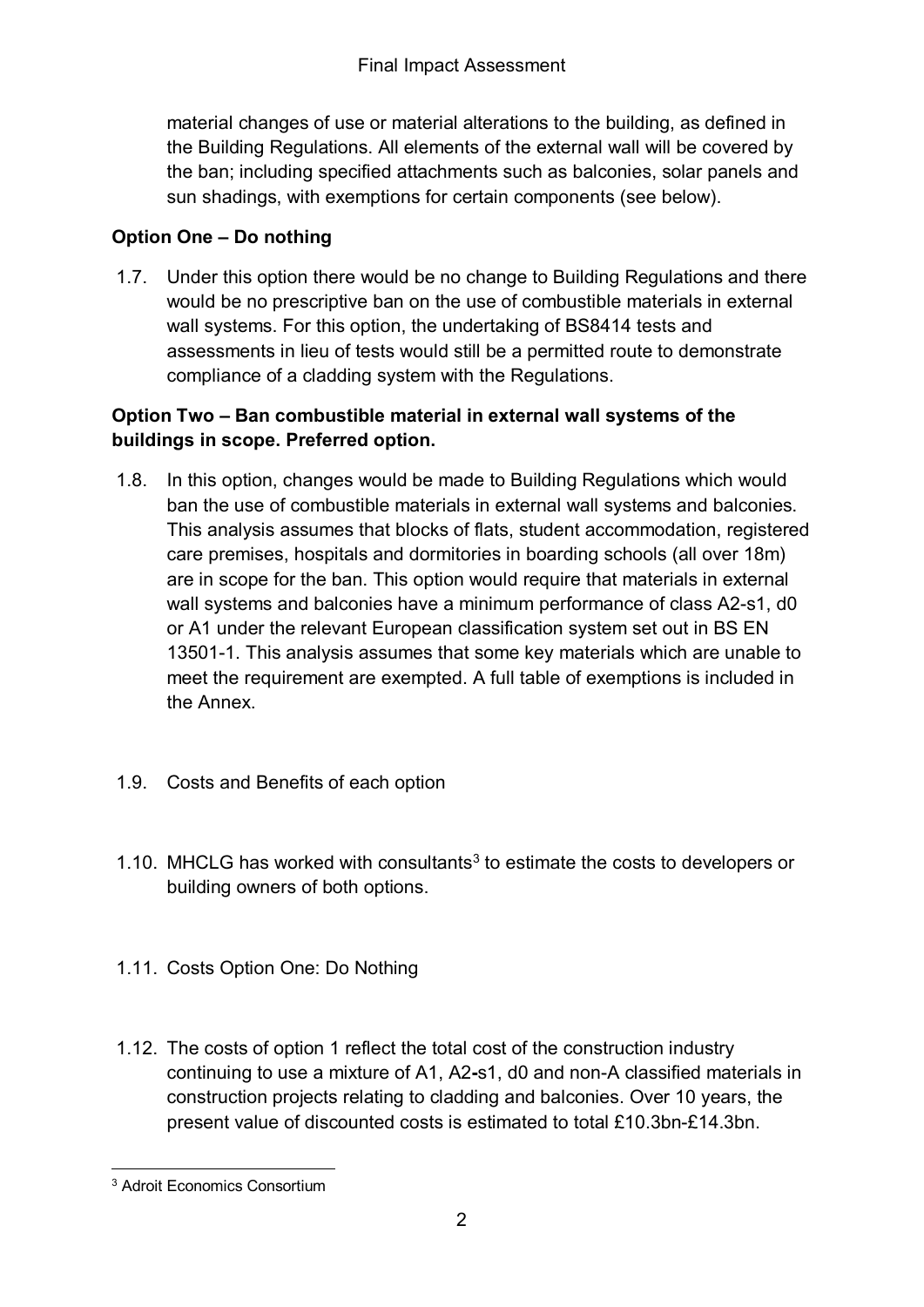These costs are discounted at the Green Book discount rate of 3.5% over 10 years. In this option a proportion (15%-30%) of projects<sup>[4](#page-3-0)</sup> are estimated to use non-A rated materials. There is also a significant proportion of projects estimated to voluntarily use A2-s1, d0 rated materials and above (70%-85%)[5.](#page-3-1) In the do nothing scenario, balconies will continue to use timber decking and joists, which are non-A classified materials. 90% of galvanised steel balconies use non-A classified materials, while for concrete balconies this number is 40%. 55%-60% of residential buildings have balconies.

- 1.13. Costs Option Two: A2-s1, d0 classified and above
- 1.14. The most significant costs of this option are for the cladding and balcony costs for residential buildings over 18m, with office to residential conversions being the second biggest contributor. We estimate that each year around  $600-950^6$  $600-950^6$ residential buildings over 18m are affected by this option, as well as around 75 office to residential conversions (over 18m).
- 1.15. The analysis assumes that a proportion of building projects already being carried out in the counterfactual is meeting A2-s1, d0 or even A1 fire classes. In this option, there would be no non-A rated systems installed, owing to the ban. It is assumed that the same proportion of projects would use A1 rated systems (20%-35%) as in the counterfactual. This is for reasons other than this specific policy (e.g. insurance requirements). A higher proportion would use A2-s1, d0 rated systems under this preferred option (65%-80%) compared to the counterfactual (35%-50%). See table 1 below:

| -------        |          |          |
|----------------|----------|----------|
|                | Option 1 | Option 2 |
| A <sub>1</sub> | 20%-35%  | 20%-35%  |
| A2-s1, d0      | 35%-50%  | 65%-80%  |
| Non-A rated    | 15%-30%  | $0\%$    |

Proportion of A1, A2-s1, d0 and Non-A rated depending on option

Table 1. Adroit Economics Consortium.

- 1.16. There are significant differences in the costs per building for refurbishment/retrofit for A2-s1, d0 or above compared to the counterfactual<sup>7</sup>.
- 1.17. The difference in the costs per building of A2-s1, d0 rated systems compared to non-A rated (counterfactual) differs depending on whether it is new build or

<span id="page-3-0"></span> <sup>4</sup> Projects are defined as new build, retrofit of cladding and refurbishments of cladding.

<span id="page-3-1"></span><sup>5</sup> Based on estimates provided by the Adroit Economics Consortium.

<span id="page-3-2"></span><sup>&</sup>lt;sup>6</sup> The range comes from doing sensitivity analysis, where different growth rates for building stock and projects are used in a high and low scenario.

<span id="page-3-3"></span> $\frac{7}{7}$  We used three reference buildings to obtain detailed cost estimates for these different systems. The costs are based on 3 reference buildings of 8 storeys (Low), 15 storeys (Medium) and 21 storeys (High).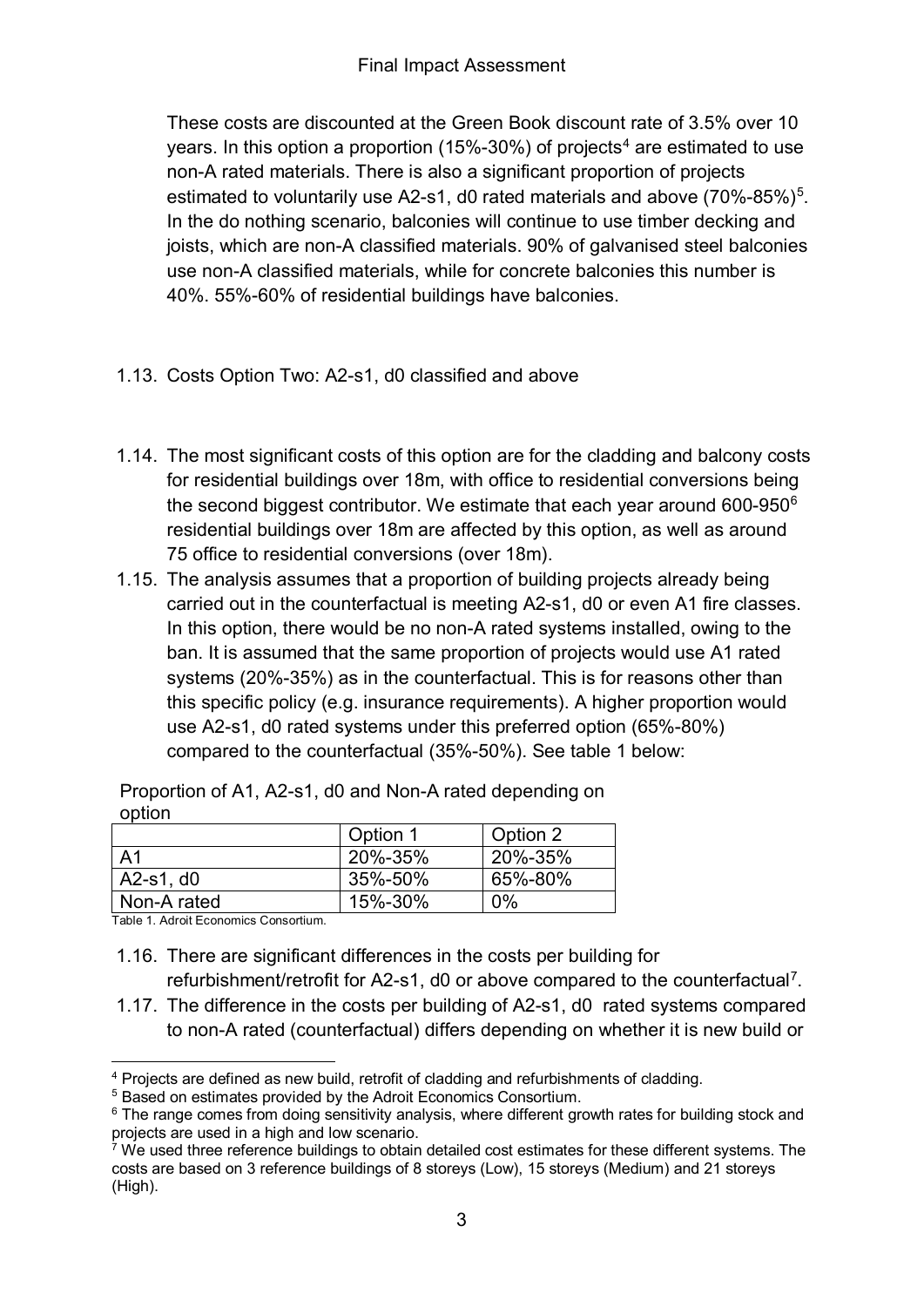refurbishment/retrofit. This reflects costs to developers/owners and includes on-costs<sup>8</sup>.

| <u>oountonavtuu</u> |              |        |              |         |               |         |
|---------------------|--------------|--------|--------------|---------|---------------|---------|
|                     | Low building |        | Mid building |         | High building |         |
| New build - Brick   |              | 39,359 | £            | 102,308 | £             | 150,453 |
| New build $-$       |              |        |              |         |               |         |
| cladding system     |              | 30,247 |              | 78,623  |               | 115,622 |
| $Refurbishment -$   |              |        |              |         |               |         |
| cladding system     |              | 70,205 | £            | 74,150  |               | 103,996 |

Cost per building (non-A into A2-s1,d0) option 2 compared to counterfactual

Table 2. Adroit

1.18. In terms of balconies, the impact per building will depend on the types of balcony installed and the number per building. There are three types of balcony that have been included; recessed galvanised steel (40%), projected galvanised steel (40%) and recessed concrete (20%).

| <b>I</b> TOPORTOIT OF DATCOITY types depending Off Option |          |          |  |  |  |  |
|-----------------------------------------------------------|----------|----------|--|--|--|--|
|                                                           | Option 1 | Option 2 |  |  |  |  |
| <b>Recessed Galvanised steel</b>                          | 40%      | 25%      |  |  |  |  |
| <b>Projected Galvanised steel</b>                         | 40%      | 40%      |  |  |  |  |
| <b>Recessed Concrete</b>                                  | 20%      | 35%      |  |  |  |  |
|                                                           |          |          |  |  |  |  |

Proportion of balcony types depending on option

Table 3.

- 1.19. The additional cost per balcony ranges from £250-£750, as timber decking and joists are replaced. The annex sets out a full break down of costs per balcony by building type. This means the cost of mandating that newly built balconies have A2-s1, d0 or above materials will have an equivalent annual cost to developers of £7.5m-£10.3m, compared to the counterfactual.
- 1.20. When there is a material change of use to a building into one of the building types in scope, the building will have to meet the new minimum requirement for materials to be rated A2-s1, d0 or A1. This will impact, for example, on office to residential conversions.
- 1.21. We have worked with consultants to estimate the impact of this. For this modelling purpose only an indicative estimate is assumed of circa 75<sup>[9](#page-4-1)</sup> buildings per annum over 18m being converted each year, of which 60% have brick facades and 40% have rainscreen facades. It is also assumed that 30% of these existing facades are already A rated.
- 1.22. In the counterfactual, it is assumed that 85% of these facades would be refurbished to improve thermal performance, of which, given insurance and other pressures post-Grenfell, it is assumed that 70% of these facades would be refurbished with A rated materials in the absence of this policy.

<span id="page-4-0"></span><sup>&</sup>lt;sup>8</sup> On-costs include design and development contingencies, contractor preliminaries, professional fees and contractor profits and overheads.

<span id="page-4-1"></span><sup>&</sup>lt;sup>9</sup> Based on government net additional dwellings statistics.

https://www.gov.uk/government/collections/net-supply-of-housing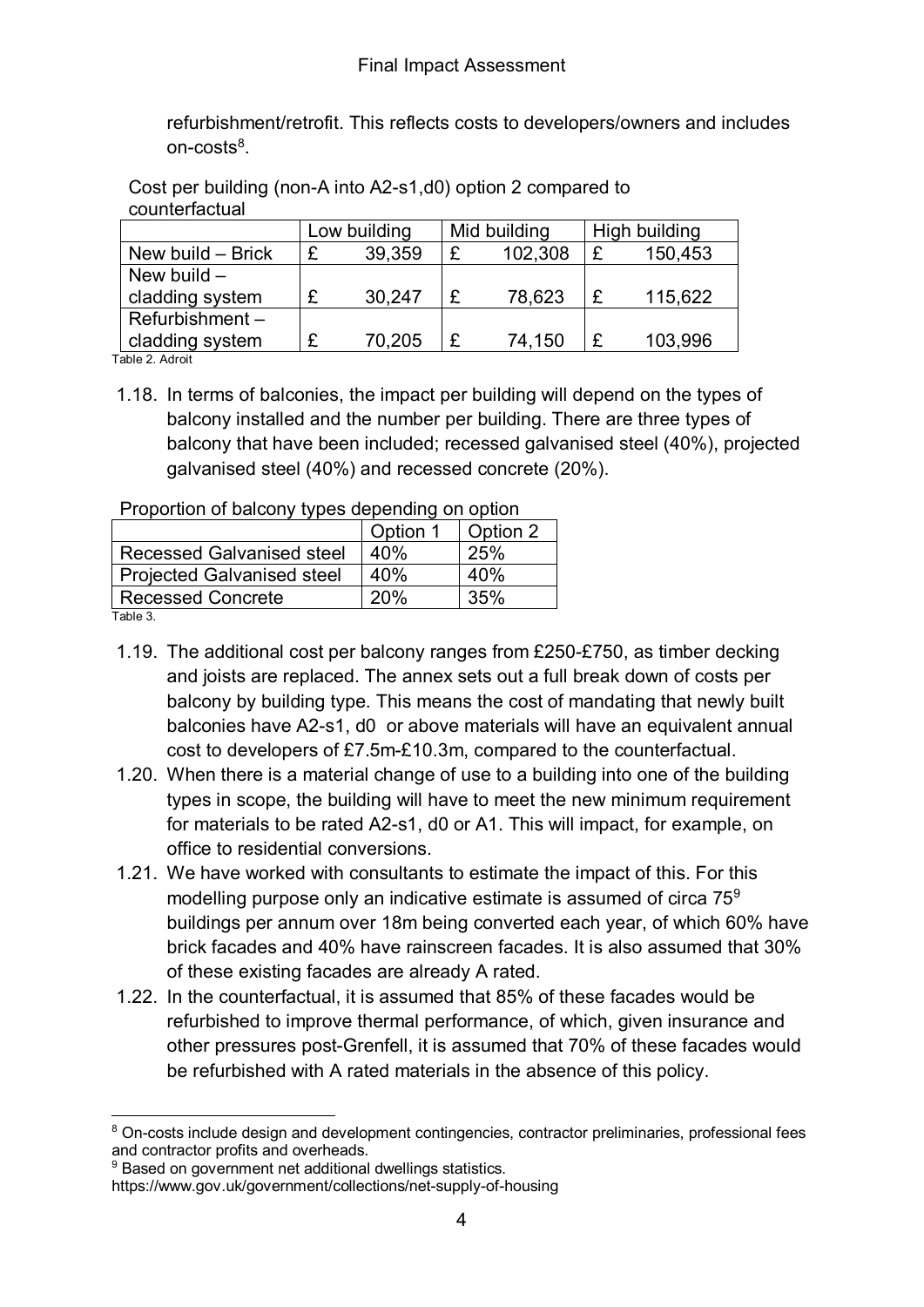- 1.23. For policy option two, it is assumed that there is no change to the proportion of new facades that are installed to improve the thermal performance of the building. However, all new facades would now be A rated. The extra cost for these thermal refurbished buildings is estimated at around £91,000 per building for brick and £81,000 per building for ACM facades.
- 1.24. Under option two, a small number of buildings that could achieve the improved thermal performance without refurbishing the façade would be required to replace non A-rated cladding with A-rated at a cost of £1.6m per building.
- 1.25. The equivalent annual extra over cost to owners for these buildings of option 2 over option 1 is estimated at £5.9m. The equivalent annual cost to society is £4.1m.
- 1.26. Any office buildings with brick facades over 18m containing non A-rated insulation behind the façade and being converted to residential use will also be included in the ban. Many brick-facade offices over 18m are likely to have been built before the regulations required insulation in walls and more recently will have been built with A-rated insulation or will have non A-rated insulation between two masonry skins. After discussions with the consultants we have concluded that brick buildings over 18m with non-A rated insulation with lightweight internal skins are likely to be rare. We have not monetised this impact.
- 1.27. For the preferred option as a whole, over 10 years, the present value of discounted costs is estimated to total £10.5bn-£14.6bn. These costs are also discounted at the Green Book discount rate of 3.5% over 10 years. The total transition costs are estimated to be £0.5m, reflecting the time taken by members of industry to understand the change in policy. The equivalent annual direct cost to developers and owners of option two over option one is £24.9m-£33.7m (central £29.3m).
- 1.28. For option 2 the total cost to society is £8.0bn-£11.3bn (central £9.6bn), and the social equivalent annual cost is £18.5m-£25.3m (central £21.9m). These social costs do not include transfer payments, such as VAT.

| Present value costs (10 years) |                                  |                   |                  |  |  |  |
|--------------------------------|----------------------------------|-------------------|------------------|--|--|--|
|                                | Option 2<br>Option 1<br>Net cost |                   |                  |  |  |  |
| <b>Transition costs</b>        |                                  | £0.5m             |                  |  |  |  |
| <b>Total costs</b>             | £10.3bn-£14.3bn                  | £10.5bn-£14.6bn   |                  |  |  |  |
|                                | (central £12.3bn)                | (central £12.5bn) |                  |  |  |  |
| Equivalent annual cost         |                                  |                   |                  |  |  |  |
| Annual cost                    | £1.2bn-£1.7bn                    | £1.2bn-£1.7bn     | £24.9m-£33.7m    |  |  |  |
|                                | (E1.4bn)                         | (central £1.5bn)  | (central £29.3m) |  |  |  |

## **Summary Cost Table**

Table 4. Source: Adroit Economics Consortium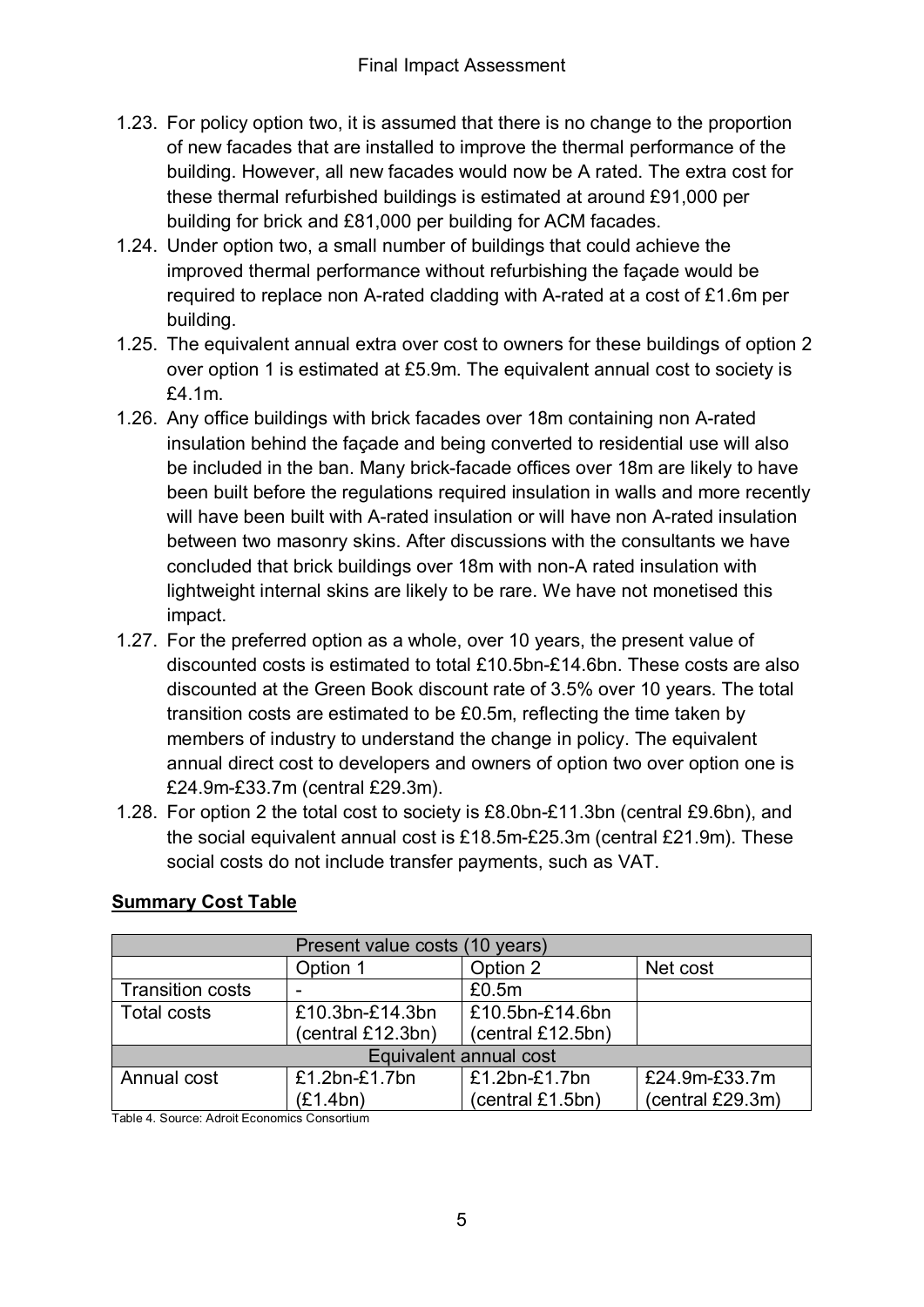### **Non-Monetised Impacts**

1.29. Some of the consultation responses raised the issue of unintended consequences of the ban, in particular a potential loss of space. The reason for this is that A1 rated materials like mineral wool insulation are likely to be bulkier. We have worked with consultants to analyse the potential impact of this, which we have concluded it is minor for the majority of cases. The annex provides further details.

#### **Benefits**

- 1.30. The main benefits that derive from option 2 relative to the counterfactual are that it will make routes to compliance clearer. The Government's building safety programme has identified high rise residential buildings which have been discovered to have combustible aluminium composite material cladding panels which did not follow the provisions of Building Regulations guidance. The purpose of the ban is to make clear exactly what materials can and cannot be used. This will make compliance easier to identify for designers, installers and building control bodies.
- 1.31. Better compliance will ensure that fire safety risks are better identified and managed by developers, so reducing risks. We have not monetised these benefits.
- 1.32. Another consequence of the ban will be to rule out the opportunity to use assessments in lieu of tests for external wall systems which may have led to inappropriate approaches to the design and installation of external wall systems incorporating combustible cladding. A clear ban will rule this out.
- 1.33. By explicitly banning most non-A materials there will be greater clarity about what is permitted to be used on site and in the construction process. This clarity makes it harder for the incorrect materials to be procured and then used in the construction process without being noticed, reducing unintentional non-compliance.
- 1.34. There are minor cost savings for the design stage of building construction. This is because less time is spent on considering and deciding between the different types of materials and external wall systems, now that there are fewer options to choose from. The costs of undertaking whole system wall tests (BS 8414 tests) will also be avoided.
- 1.35. Risks and Assumptions
- 1.36. The costs of the policy options are estimated using a number of assumptions. The key areas where assumptions are made are:
	- Forecast stock and rate of new build of blocks of flats, student accommodation, registered care premises, hospitals and dormitories in boarding schools over 18m.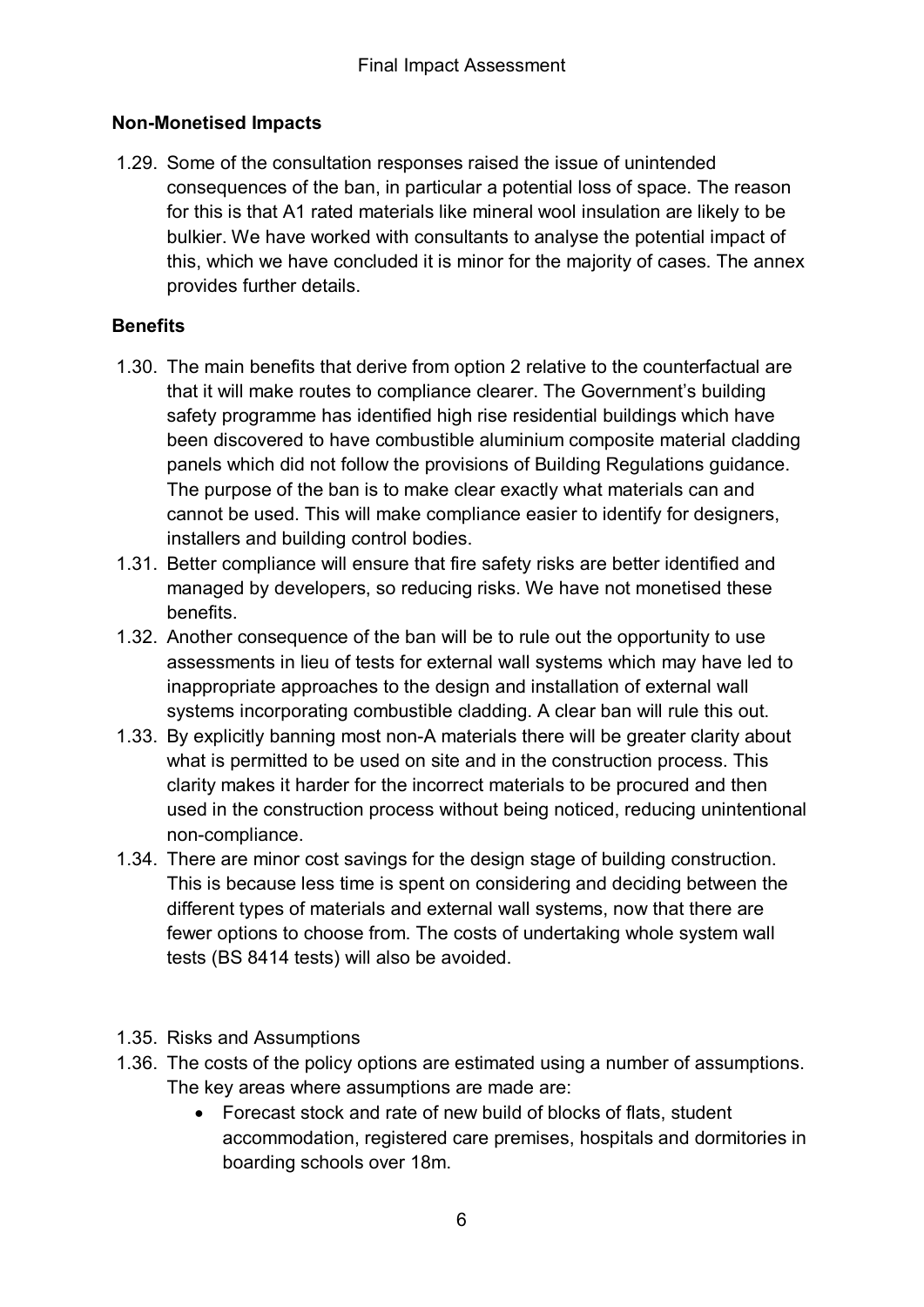- Number and type of external cladding/insulation projects that are installed each year.
- The proportion of buildings and flats that have balconies installed.
- The proportion of projects and balconies that already meeting A1 rating and above and A2-s1, d0 rating and above.
- Differences in the costs per building for refurbishment/retrofit and new build for A1, A2-s1, d0 and non-A rated systems.
- 1.37. The costs of particular materials such as brick and ACM facades are based on detailed cost estimates produced by the Adroit Economics consortium. These are obtained from a sample of quotes from industry. See annex for further details.
- 1.38. We do not expect the ban to have a significant impact on housing supply. As indicated above, a significant proportion of new projects are already using materials which would meet the new requirements. For those which are affected, the extra costs incurred will be small in proportion to the total build cost. See annex for per building costs.
- 1.39. As indicated above, there is a risk that additional space required will add cost. However, after discussions with the Adroit Economics Consortium, we have concluded that outward adjustments to the external wall can be made in most instances. Significant costs are only likely to occur where space constrained buildings already have planning permission or have started on site. Overall, the costs due to space considerations are likely to be modest. More detailed consideration of potential space issues can be found in the annex.
- 1.40. The Price Base Year and the Present Value Base Year are 2018 and the discount rate of 3.5% is in line with Green Book guidance.
- 1.41. There is a degree of uncertainty about the estimates and the assumptions. Sensitivity analysis and production of high and low estimates has been carried out to reflect this uncertainty.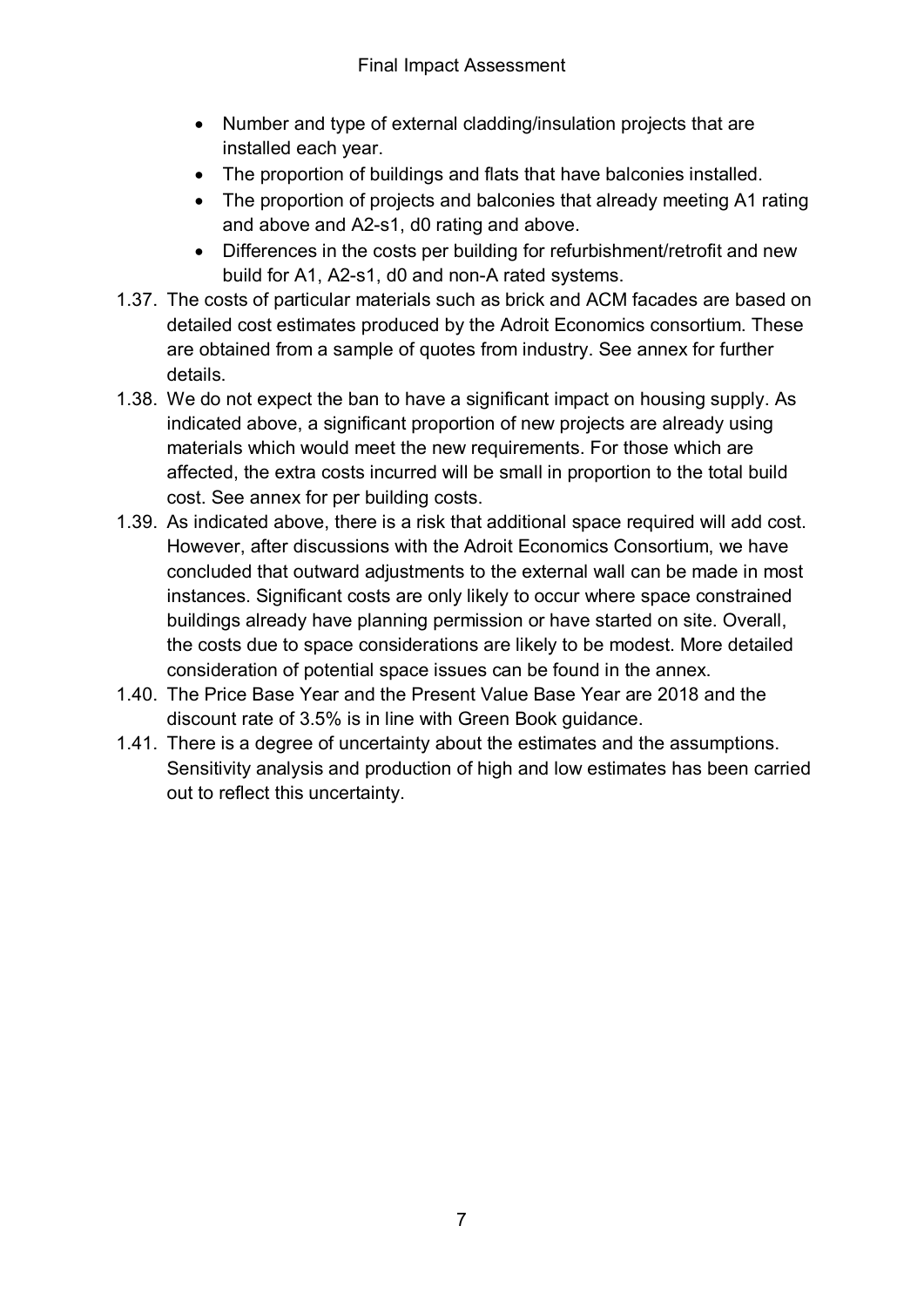## **Annex**

- i. Cost methodology
	- a. The equivalent annual cost is calculated by finding the cost difference between option 1 and option 2.
	- b. The cost of each option is calculated by using the number of building projects with cladding in a year, and multiplying that by the cost of materials for that type of project. The number of projects is a function of the rate of new build and the retrofit/refurbishment rate of the current stock. The cost of materials depends on the size of the building and type of façade. Costs will also depend on whether the building is using spandrel panels or has balconies.
- ii. Evidence base
	- a. The material difference between using A2-s1, d0 and non-A rated materials was calculated by commissioning certified architects to design a standard external wall with these materials, and then comparing the costs between these different combinations.
	- b. Reference buildings were developed with consultants and used as the basis to estimate the impact on the wider building stock. These buildings, along with knowledge on how the building stock has changed over time, were used to inform the proportion of buildings with A1, A2 s1,d0 and non-A rated materials.
- iii. Exemptions
	- a. Some materials should be exempted from the regulation. A detail list of exemptions is compiled below.

| <b>Product</b>                                      | <b>Definition</b>                                                                                                                |
|-----------------------------------------------------|----------------------------------------------------------------------------------------------------------------------------------|
| Membranes                                           | Membranes is a common term used in the industry                                                                                  |
|                                                     | and does not need any specific definition                                                                                        |
| Roofing materials                                   | Components of a roof that extends to the junction of<br>the external wall                                                        |
| Internal decorative wall                            | Internal wall finish - inner most surfaces directly                                                                              |
| finish                                              | exposed to the interior of the building on the external<br>wall                                                                  |
| <b>Windows</b>                                      | Windows made out of glass and transparent and<br>associated window frame including glazing, features,<br>fixings and ironmongery |
| Doors                                               | Doors and door sets located on the external wall<br>including associated frames and ironmongery.                                 |
| Thermal breaks,                                     | Thermal breaks where they are necessary to prevent<br>thermal bridging and meet the requirements of<br>Schedule 1 Paragraph L.   |
| Cavity trays                                        | Cavity trays as part of a masonry wall systems<br>including two leaves of masonry construction                                   |
| Seal, fixings, gaskets,<br>sealants and backer rod. | Seal, fixings, gaskets, sealants and backer rod                                                                                  |
| <b>Electrical installations</b>                     | All electrical installations as defined in the Building<br>Regulation already.                                                   |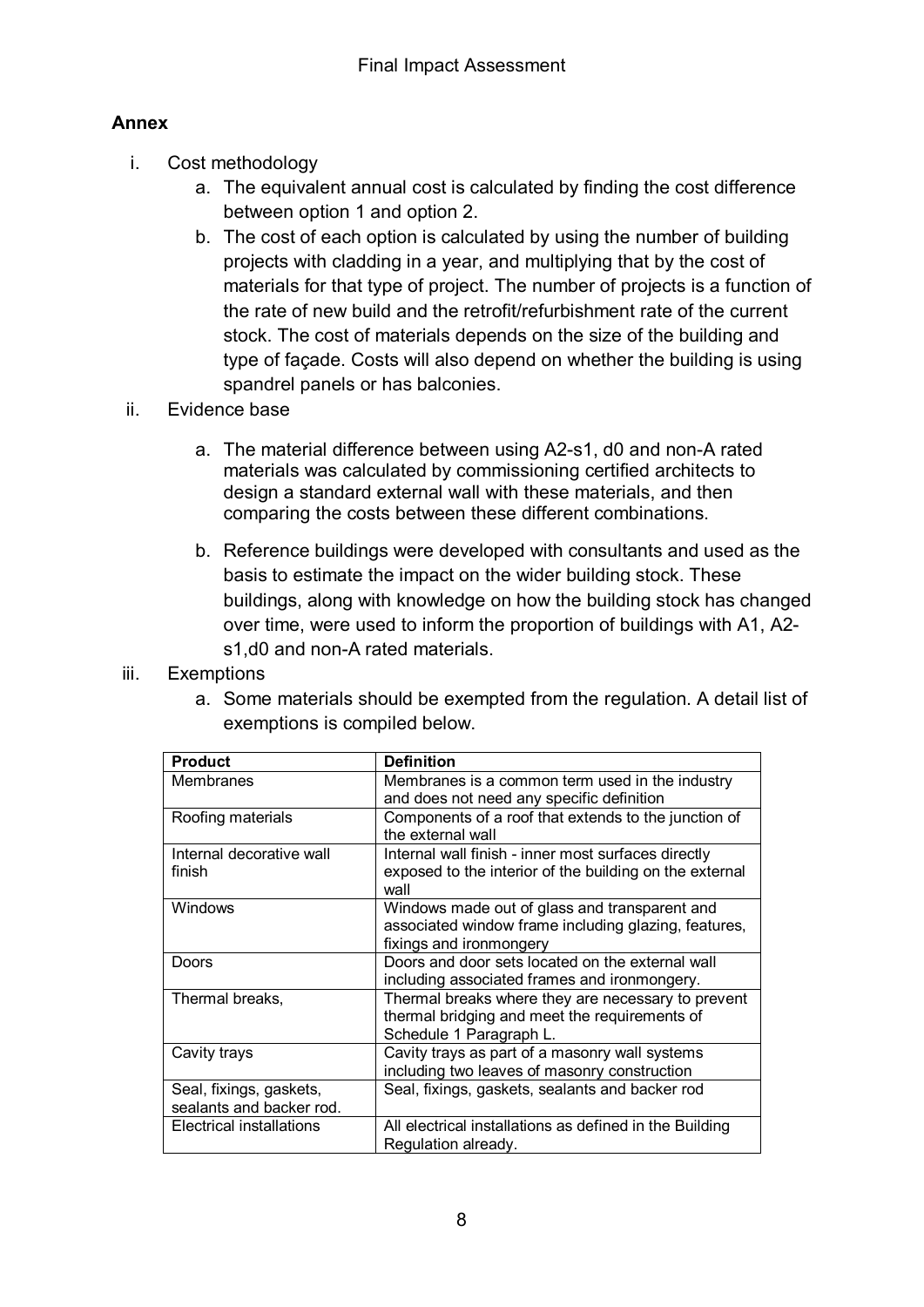| <b>Product</b>                                    | <b>Definition</b>                                                                                                            |
|---------------------------------------------------|------------------------------------------------------------------------------------------------------------------------------|
| Fire stopping and<br><b>Intumescent Materials</b> | Fire stopping and intumescent materials where they<br>are necessary to meet the requirements of paragraph<br>B of Schedule 1 |
| Insulation used under<br>ground location          | Insulation used where it is located underground.                                                                             |

- iv. Small Business
	- a. We have considered the impact on small businesses and concluded that the costs will not disproportionately affect businesses with a low turnover.
- v. A2-s1, d0 external wall system cost breakdown
	- a. Using consultants and empirical data we have estimated the cost of the attributes of the three reference buildings and their make-up, including ACM coverage, European fire rating type and external wall system materials. The costs reflect different architectural design methods, and take into account spandrel panels where appropriate. The costs will differ depending on the façade (brick or ACM) and the type of building project (new build or retrofit/refurbishment). See table below for the cost per building of using A2-s1, d0 instead of non-A rated materials:

|                          | low building |        | mid building |         | high building |         |
|--------------------------|--------------|--------|--------------|---------|---------------|---------|
| New build - Brick        |              | 39,359 |              | 102,308 |               | 150,453 |
| New build - Cladding     |              |        |              |         |               |         |
| system                   |              | 30.247 |              | 78,623  |               | 115,622 |
| Refurbishment - Cladding |              |        |              |         |               |         |
| system                   |              | 70,205 |              | 74,150  |               | 103,996 |

Table 5. Source: Adroit Economics Consortium

#### vi. Balconies

a. Balconies will be affected by this policy. New build residential projects with balconies will no longer use non-A rated materials, resulting in more expensive decking and joists in some buildings. Because not all flats in a building have balconies, the cost per building will depend on the size of that building. See below for the cost difference of having A2 s1, d0 or A1 rated materials in balconies compared to the counterfactual, including on-costs. Recessed Galvanised steel is the most expensive type.

Additional cost per building of balconies being A2-s1, d0 compared to the counterfactual

| <b>Low Building</b>                  | mid cost<br>low cost |  | high costs |  |        |
|--------------------------------------|----------------------|--|------------|--|--------|
| <b>Recessed Galvanised</b><br>Steel  | 51,810               |  | 71,619     |  | 91.429 |
| <b>Projected Galvanised</b><br>Steel | 48,762               |  | 70,095     |  | 91,429 |
| <b>Recessed Concrete</b><br>Table 6  | 30,476               |  | 30,476     |  | 30,476 |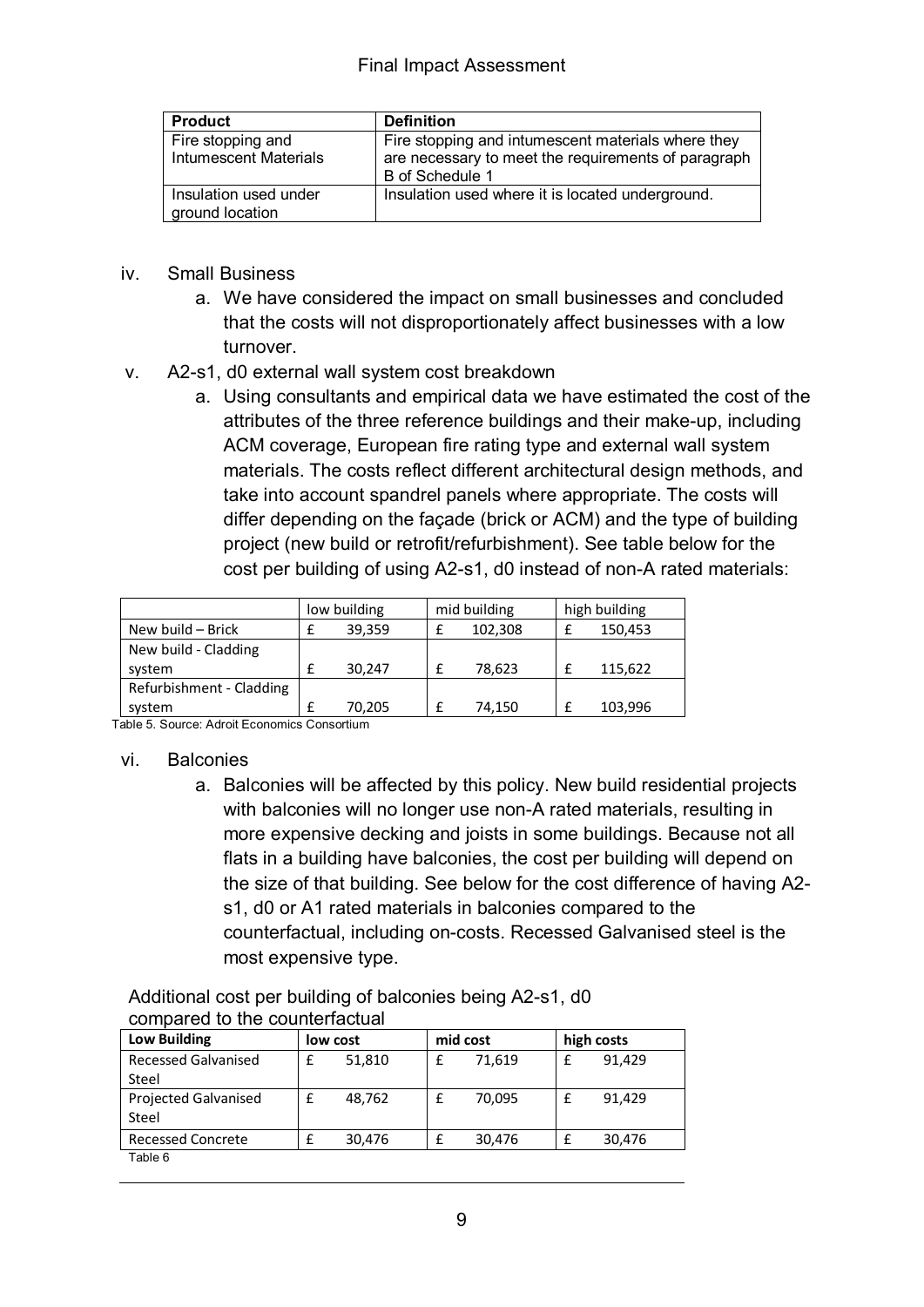| <b>Medium building</b>      | mid cost<br>low cost |         |          | high costs |            |         |
|-----------------------------|----------------------|---------|----------|------------|------------|---------|
| <b>Recessed Galvanised</b>  | £                    | 71.638  | £        | 99.029     | £          | 126.420 |
| Steel                       |                      |         |          |            |            |         |
| <b>Projected Galvanised</b> | £                    | 67,424  | £        | 96,922     | £          | 126,420 |
| Steel                       |                      |         |          |            |            |         |
| <b>Recessed Concrete</b>    | £                    | 42,140  | £        | 42,140     | £          | 42,140  |
| Table 7                     |                      |         |          |            |            |         |
| <b>Tall Building</b>        | low cost             |         | mid cost |            | high costs |         |
| <b>Recessed Galvanised</b>  | £                    | 104.168 | £        | 143.996    | £          | 183.825 |
| Steel                       |                      |         |          |            |            |         |
| <b>Projected Galvanised</b> | f                    | 98.040  | £        | 140,933    | f          | 183,825 |
| Steel                       |                      |         |          |            |            |         |
| <b>Recessed Concrete</b>    | £                    | 61,275  | £        | 61,275     | £          | 61,275  |

Table 8

#### vii. Timber building

- a. The policy prohibits the use of timber materials in the external wall of buildings within the scope. Currently the number of projects above 18m in height where load bearing structural timber elements are used remains relatively small. The effect of the ban on the use of engineered timber remains limited in the short term. There is however a growing number of buildings above 18m in height using engineered timber as part of their structure. Engineered timber offers an alternative to traditional methods of construction in buildings within the scope of the policy. It is therefore likely to slow down the use of engineered timber in future development in the medium to long term.
- viii. Impact on space requirements
	- a. As walls get thicker, ties, brackets, fixings, flashings and structural supports all get deeper which adds costs. This adds weight, along with the thicker insulation, which may impact in the foundation depth and size. However, these costs are estimated to be modest, and therefore it was considered not proportionate to monetise these.
	- b. To understand the potential impact of bulkier materials as a consequence of higher fire performance ratings, two drawings of a wall build up for brick and rainscreen ACM facades have been produced to show the impact on wall thickness of changing phenolic insulation to mineral fibre. These drawings can be found below. For both of these, the U value is typical for a new build residential building. If a building is being designed, then any extra wall thickness will result in the wall growing outwards into the external space. The drawings in the annex and Table 9 below show that the impact is minimal.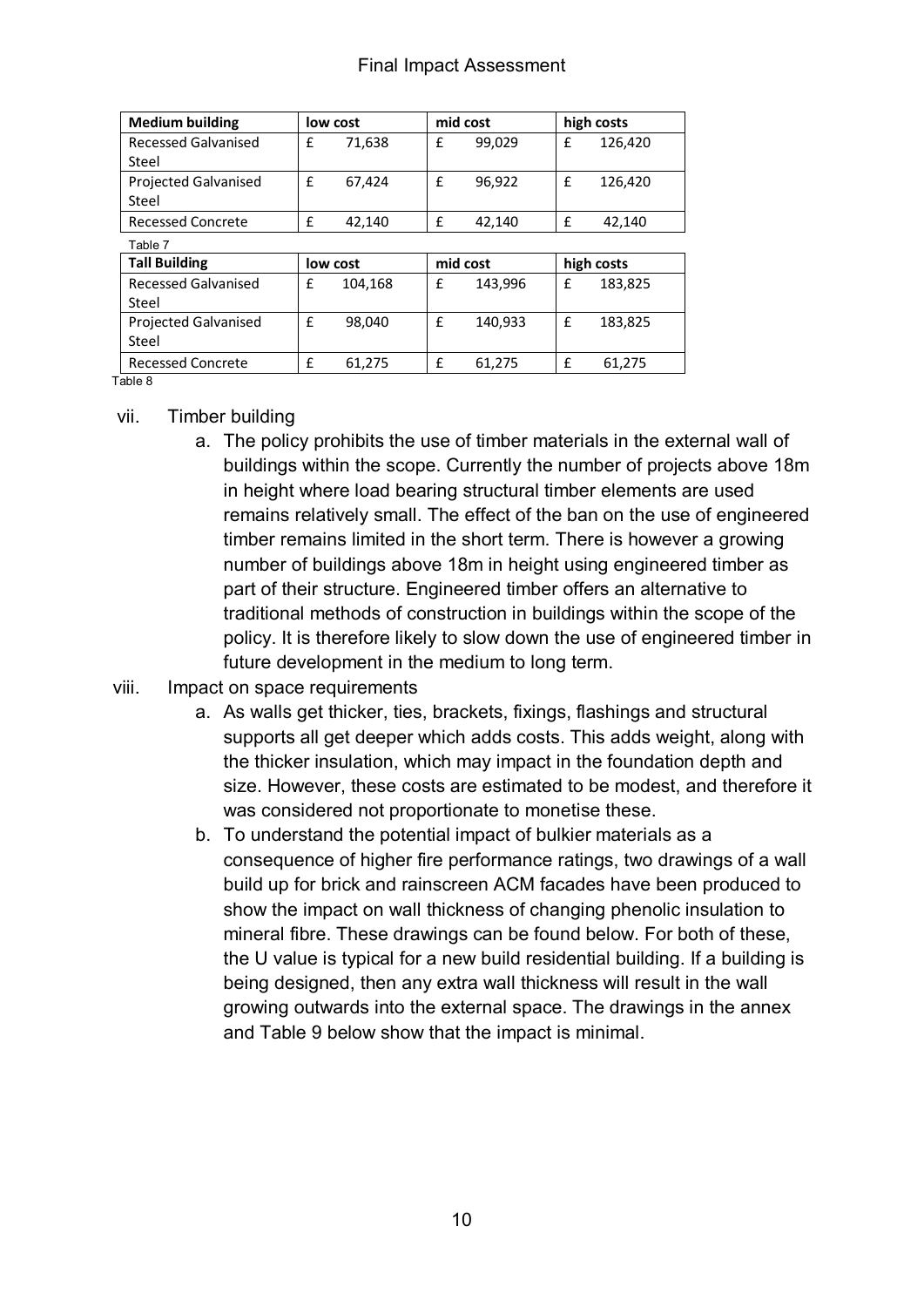#### Final Impact Assessment

|                   | Phenolic foam | <b>Mineral Fibre</b> | <b>Differences</b> |
|-------------------|---------------|----------------------|--------------------|
| New build - Brick | 357.5mm       | 392.5mm              | 35 <sub>mm</sub>   |
| façade            |               |                      |                    |
| New build $-$     | $293$ mm      | 333mm                | 40 <sub>mm</sub>   |
| Rainscreen ACM    |               |                      |                    |
| facade            |               |                      |                    |

Impact of Mineral fibre on wall thickness

Table 9

c. Table 9 above indicates that for a new build brick façade, an additional 35mm of space would be needed whereas for a rainscreen ACM façade an additional 40mm would be needed from using Mineral fibre insulation rather than phenolic foam. We have concluded that only where a site is very constrained would the impact potentially affect the internal space, and these cases are expected to be rare.